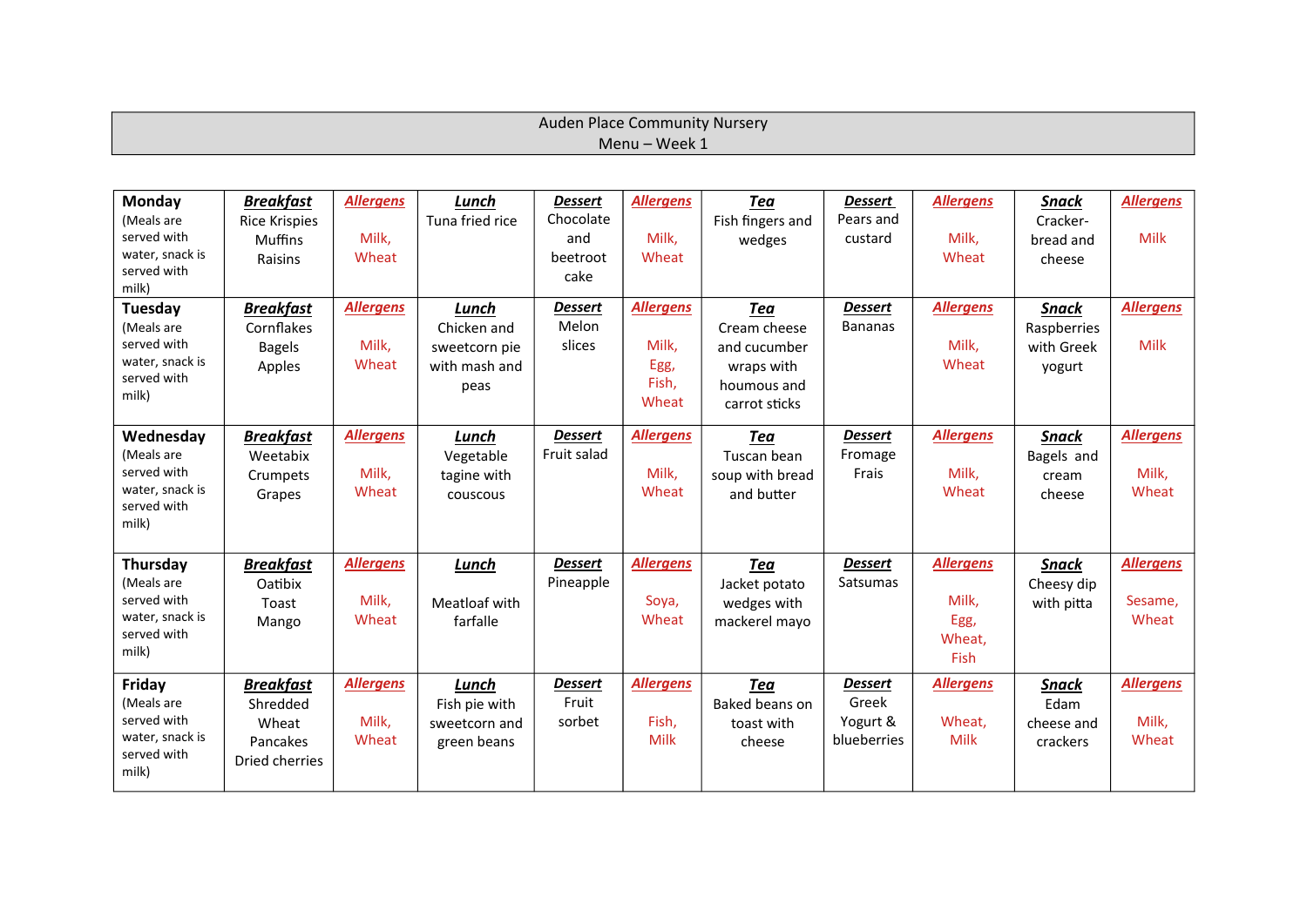| Auden Place Community Nursery |  |  |  |  |  |  |  |  |  |  |
|-------------------------------|--|--|--|--|--|--|--|--|--|--|
| Menu - Week 2                 |  |  |  |  |  |  |  |  |  |  |

| Monday<br>(Meals are<br>served with<br>water, snack is<br>served with<br>milk)<br>Tuesday<br>(Meals are<br>served with<br>water, snack is<br>served with<br>milk) | <b>Breakfast</b><br><b>Rice Krispies</b><br><b>Bagels</b><br>Pineapple<br>chunks<br><b>Breakfast</b><br>Shreddies<br>Toast<br>Grapes | <b>Allergens</b><br>Milk,<br>Wheat<br><b>Allergens</b><br>Milk,<br>Wheat | Lunch<br>Vegetable chilli<br>and rice with<br>nachos and sour<br>cream<br>Lunch<br>Baked cod or<br>Quorn hotpot<br>with green beans<br>& carrots | <b>Dessert</b><br>Melon<br>slices<br><b>Dessert</b><br>Fruit<br>sorbet | <b>Allergens</b><br>Milk<br><b>Allergens</b><br>Fish,<br>Milk | Tea<br>Sardine pate on<br>toast<br><b>Tea</b><br>Cheese and<br>salad wraps       | <b>Dessert</b><br>Greek<br>yogurt and<br>blueberries<br><b>Dessert</b><br><b>Satsumas</b> | <b>Allergens</b><br>Fish,<br>Wheat<br><b>Allergens</b><br>Milk,<br>Wheat | <b>Snack</b><br>Cheddar<br>cheese &<br>crackers<br><b>Snack</b><br>Rice cakes &<br>cream cheese | <b>Allergens</b><br>Milk,<br>Wheat<br><b>Allergens</b><br><b>Milk</b> |
|-------------------------------------------------------------------------------------------------------------------------------------------------------------------|--------------------------------------------------------------------------------------------------------------------------------------|--------------------------------------------------------------------------|--------------------------------------------------------------------------------------------------------------------------------------------------|------------------------------------------------------------------------|---------------------------------------------------------------|----------------------------------------------------------------------------------|-------------------------------------------------------------------------------------------|--------------------------------------------------------------------------|-------------------------------------------------------------------------------------------------|-----------------------------------------------------------------------|
| Wednesday<br>(Meals are<br>served with<br>water, snack is<br>served with<br>milk)                                                                                 | <b>Breakfast</b><br>Homemade<br>muesli<br>Pancakes<br>Dried mango                                                                    | <b>Allergens</b><br>Milk,<br>Wheat                                       | Lunch<br>Vegetarian<br>sausage & mash<br>with peas                                                                                               | <b>Dessert</b><br>Carrot and<br>courgette<br>cake                      | <b>Allergens</b><br>Milk,<br>Egg                              | <b>Tea</b><br>Minestrone<br>soup with<br>bread and<br>butter                     | <b>Dessert</b><br>Fruit<br>platter                                                        | <b>Allergens</b><br>Milk,<br>Wheat                                       | <b>Snack</b><br>Greek yogurt<br>& blueberries                                                   | <b>Allergens</b><br>Milk,<br>Wheat                                    |
| Thursday<br>(Meals are<br>served with<br>water, snack is<br>served with<br>milk)                                                                                  | <b>Breakfast</b><br>Weetabix<br><b>Muffins</b><br><b>Bananas</b>                                                                     | <b>Allergens</b><br>Milk,<br>Wheat                                       | Lunch<br>Jerk chicken or<br>Quorn with rice<br>and<br>homemade<br>rainbow coleslaw                                                               | <b>Dessert</b><br>Straw-<br>berries and<br>mango                       | <b>Allergens</b><br>Milk.<br><b>Eggs</b>                      | <b>Tea</b><br>Cheese &<br>tomato thins<br>with houmous<br>and cucumber<br>sticks | <b>Dessert</b><br>Pineapple<br>chunks                                                     | <b>Allergens</b><br>Milk,<br>Sesame                                      | <b>Snack</b><br>Corn cakes<br>with onion<br>dip                                                 | <b>Allergens</b><br><b>Milk</b>                                       |
| Friday<br>(Meals are<br>served with<br>water, snack is<br>served with<br>milk)                                                                                    | <b>Breakfast</b><br>Cornflakes<br>Crumpets<br>Apple                                                                                  | <b>Allergens</b><br>Milk,<br>Wheat                                       | Lunch<br>Salmon macaroni<br>cheese with<br>sweetcorn &<br>cauliflower                                                                            | <b>Dessert</b><br>Peaches<br>and<br>custard                            | <b>Allergens</b><br>Milk.<br>Fish                             | Tea<br>Potato wedges<br>with fish fingers                                        | <b>Dessert</b><br>Natural<br>yogurt &<br>peaches                                          | <b>Allergens</b><br>Fish,<br>Milk,<br>Egg                                | <b>Snack</b><br>Pitta slices<br>and cheese<br>dip                                               | <b>Allergens</b><br>Milk,<br>Wheat                                    |